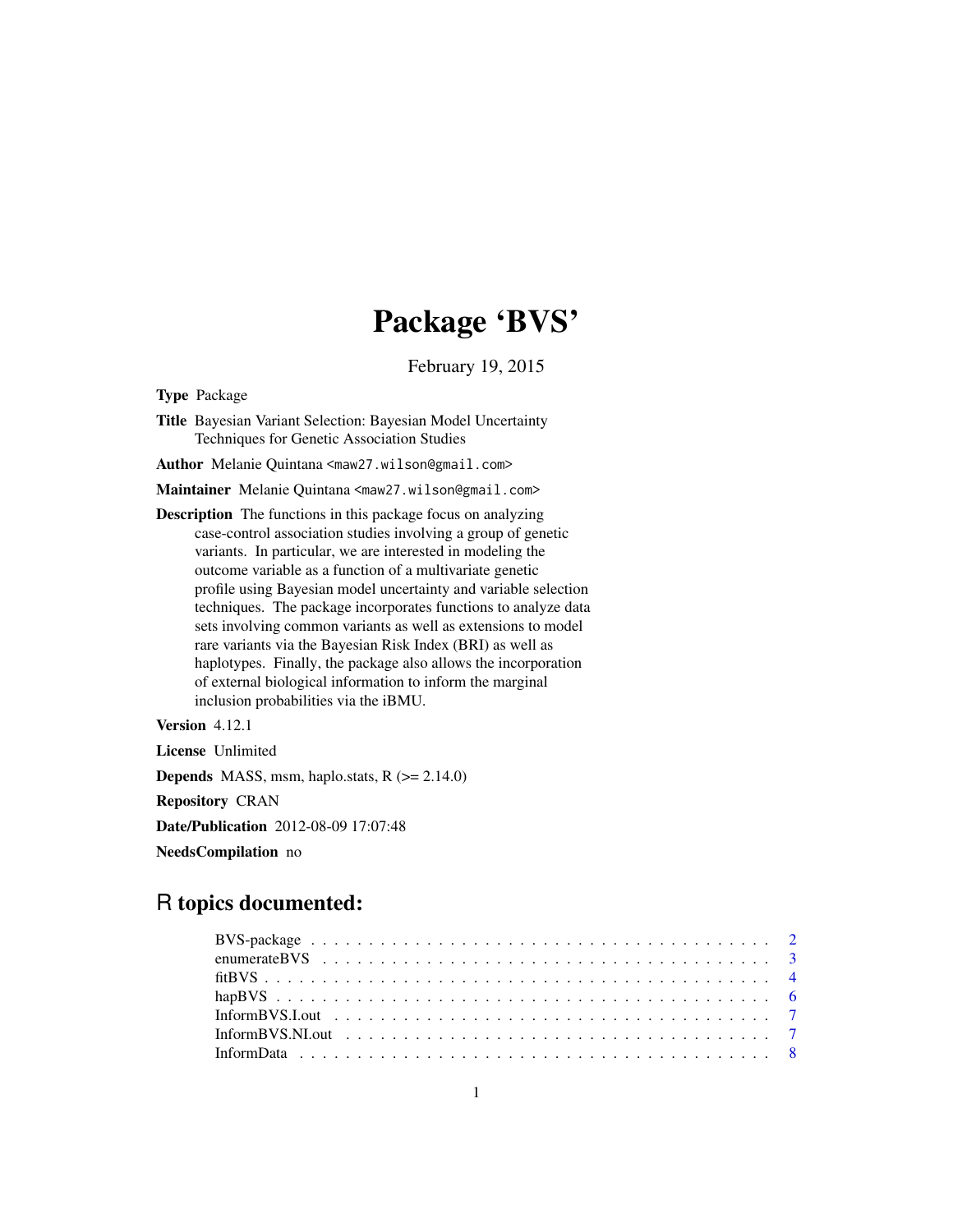#### <span id="page-1-0"></span>2 BVS-package

| Index | 19 |
|-------|----|

BVS-package *Bayesian Variant Selection: Bayesian Model Uncertainty Techniques for Genetic Association Studies*

#### Description

The functions in this package focus on analyzing case-control association studies involving a group of genetic variants. In particular, we are interested in modeling the outcome variable as a function of a multivariate genetic profile using Bayesian model uncertainty and variable selection techniques. The package incorporates functions to analyze data sets involving common variants as well as extensions to model rare variants via the Bayesian Risk Index (BRI of Quintana and Conti (2011)) as well as haplotypes. Finally, the package also allows the incorporation of external biological information to inform the marginal inclusion probabilities via the iBMU (Quintana and Conti (submitted)).

#### Details

| Package: | <b>BVS</b>             |
|----------|------------------------|
| Version: | 4.12.0                 |
| Date:    | 2012-4-17              |
| Depends: | MASS, msm, haplo.stats |
| License: | $GPL-2$                |

#### Author(s)

Melanie Quintana <maw27.wilson@gmail.com>

#### References

Quintana M, Conti D (2011). *Incorporating Model Uncertainty in Detecting Rare Variants: The Bayesian Risk Index*. Genetic Epidemiology 35:638-649.

Quintana M, Conti D (Submitted). *Integrative Variable Selection via Bayesian Model Uncertainty*.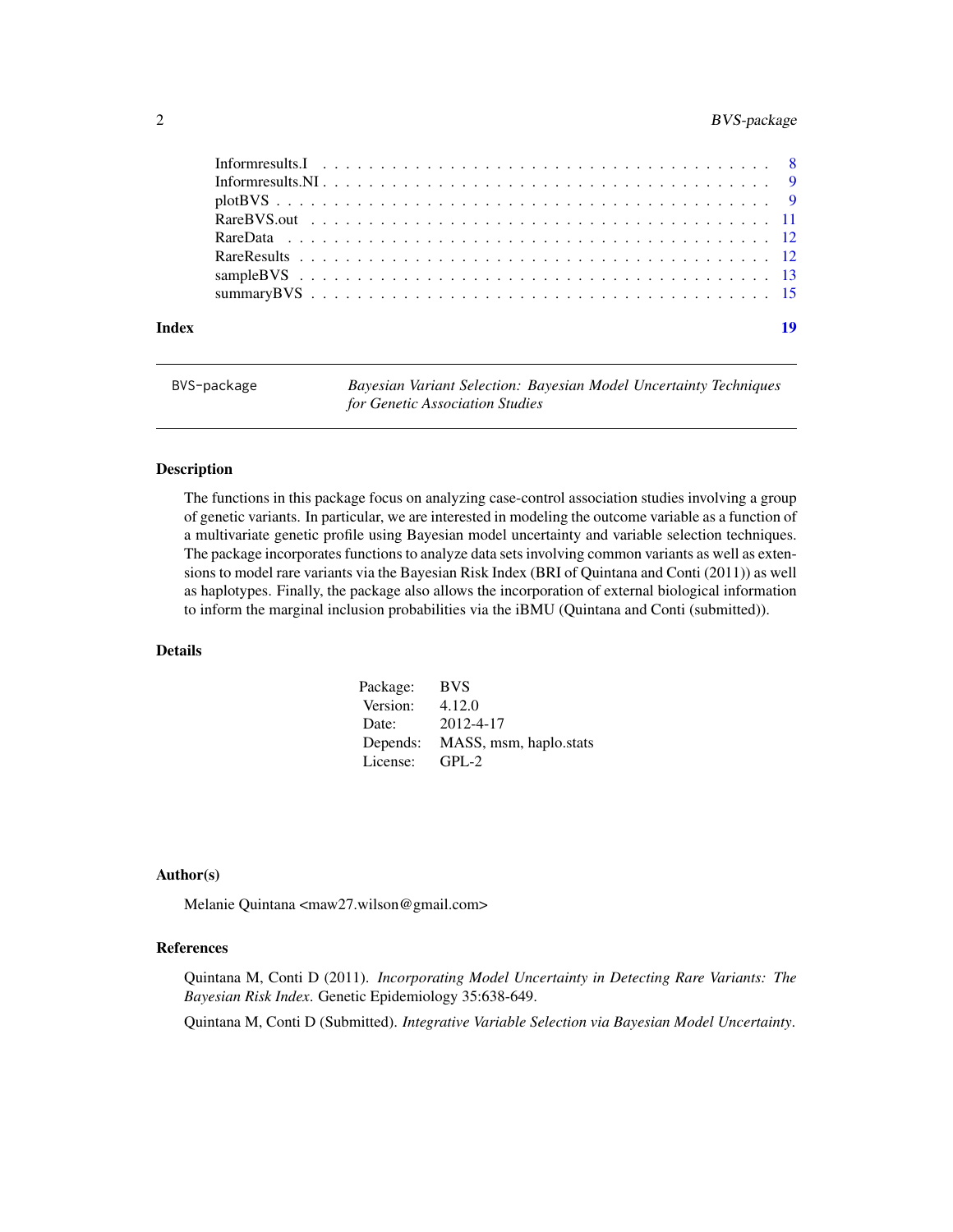<span id="page-2-1"></span><span id="page-2-0"></span>This function enumerates and calculates summaries for all models in the model space. Not recommended for problems where p>20.

#### Usage

enumerateBVS(data,forced=NULL,cov=NULL,a1=0,rare=FALSE,mult.regions=FALSE, regions=NULL,hap=FALSE,inform=FALSE)

#### Arguments

| data         | a $(n x (p+1))$ dimensional data frame where the first column corresponds to<br>the response variable that is presented as a factor variable corresponding to an<br>individuals disease status $(0 1)$ , and the final $p$ columns are the SNPs of interest<br>each coded as a numeric variable that corresponds to the number of copies of<br>minor alleles (0112) |
|--------------|---------------------------------------------------------------------------------------------------------------------------------------------------------------------------------------------------------------------------------------------------------------------------------------------------------------------------------------------------------------------|
| forced       | an optional $(n \times c)$ matrix of c confounding variables that one wishes to adjust<br>the analysis for and that will be forced into every model.                                                                                                                                                                                                                |
| inform       | if inform=TRUE corresponds to the iBMU algorithm of Quintana and Conti<br>(Submitted) that incorporates user specified external predictor-level covariates<br>into the variant selection algorithm.                                                                                                                                                                 |
| COV          | an optional ( $p \times q$ ) dimensional matrix of $q$ predictor-level covariates that need<br>to be specified if inform=TRUE that the user wishes to incorporate into the esti-<br>mation of the marginal inclusion probabilities using the iBMU algorithm                                                                                                         |
| a1           | a $q$ dimensional vector of specified effects of each predictor-level covariate to<br>be used when inform=TRUE.                                                                                                                                                                                                                                                     |
| rare         | if rare=TRUE corresponds to the Bayesian Risk index (BRI) algorithm of Quin-<br>tana and Conti (2011) that constructs a risk index based on the multiple rare<br>variants within each model. The marginal likelihood of each model is then cal-<br>culated based on the corresponding risk index.                                                                   |
| mult.regions | when rare=TRUE if mult.regions=TRUE then we include multiple region spe-<br>cific risk indices in each model. If mult.regions=FALSE a single risk index is<br>computed for all variants in the model.                                                                                                                                                               |
| regions      | if mult.regions=TRUE regions is a $p$ dimensional character or factor vector iden-<br>tifying the user defined region of each variant.                                                                                                                                                                                                                              |
| hap          | if hap=TRUE we estimate a set of haplotypes from the multiple variants within<br>each model and the marginal likelihood of each model is calculated based on the<br>set of estimated haplotypes.                                                                                                                                                                    |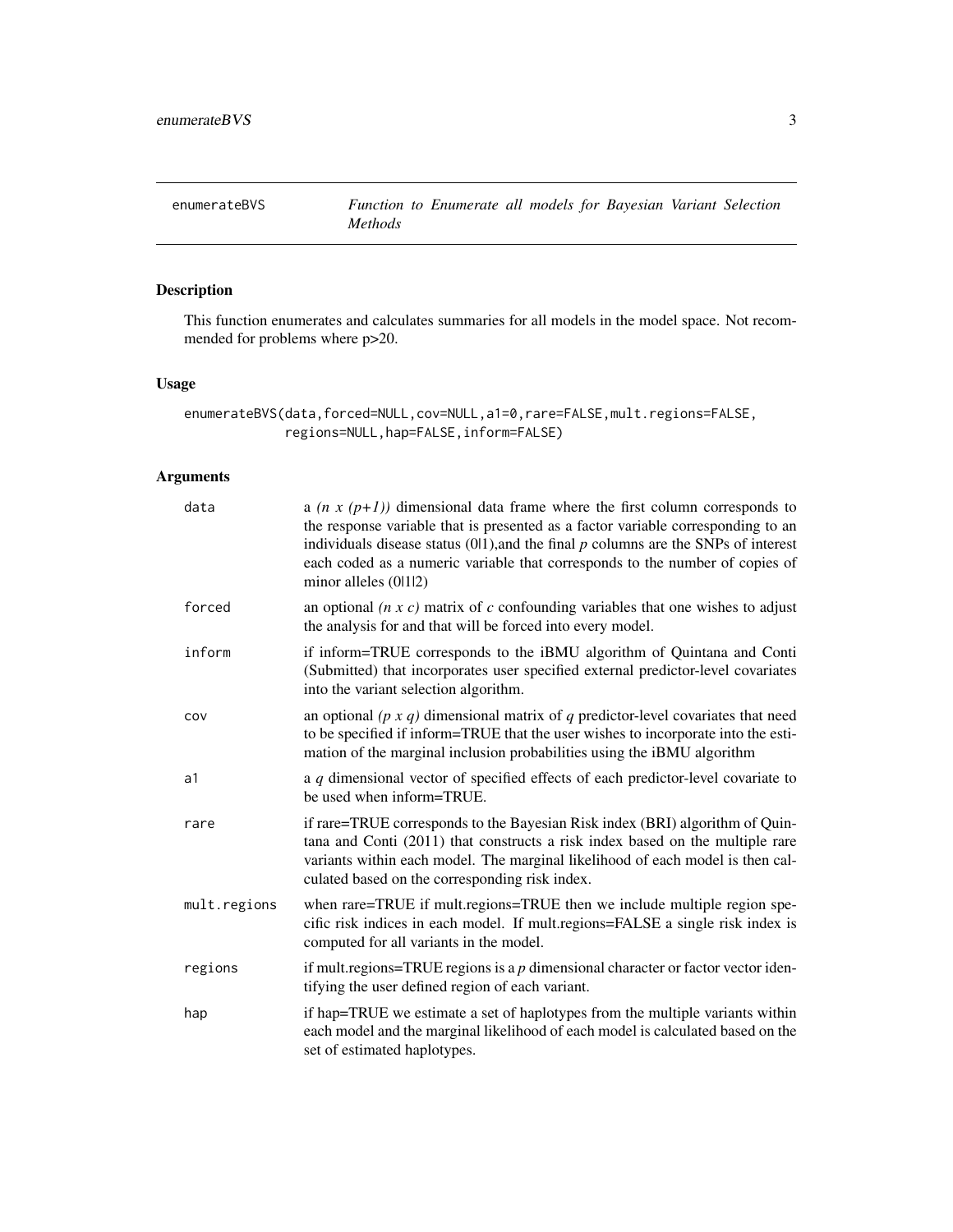#### <span id="page-3-0"></span>Value

This function outputs a list of the following values:

| fitness | A vector of the fitness values (log(Model likelihood) - log(Model Prior)) of each<br>enumerated model.                                                                                                                                                                                                                                                                                                     |
|---------|------------------------------------------------------------------------------------------------------------------------------------------------------------------------------------------------------------------------------------------------------------------------------------------------------------------------------------------------------------------------------------------------------------|
| logPrM  | A vector of the log Model Priors of each enumerated model.                                                                                                                                                                                                                                                                                                                                                 |
| which   | A vector identifying the character representation of each model indicator vector.                                                                                                                                                                                                                                                                                                                          |
| coef    | If rare=FALSE we report a matrix where each row corresponds to the estimated<br>coefficients for all variables within each enumerated model. If rare=TRUE we<br>report a vector where each entry corresponds to the estimated coefficient of the<br>risk index (or multiple risk indices if multiple risk indices in the risk indices if multiple rate in TRUE) corresponding to<br>each enumerated model. |
| alpha   | If inform=FALSE that is simply a vector of 0's. If inform=TRUE we report<br>a matrix where each row corresponds to the specified effects (alpha's) of each<br>predictor-level covariate for each enumerated model.                                                                                                                                                                                         |

#### Author(s)

Melanie Quintana <maw27.wilson@gmail.com>

#### References

Quintana M, Conti D (2011). *Incorporating Model Uncertainty in Detecting Rare Variants: The Bayesian Risk Index*. Genetic Epidemiology 35:638-649.

Quintana M, Conti D (Submitted). *Integrative Variable Selection via Bayesian Model Uncertainty*.

#### Examples

## Load the data for Rare variant example data(RareData)

```
## Enumerate model space for a subset of 5 variants and save output to BVS.out
## for rare variant example.
RareBVS.out <- enumerateBVS(data=RareData[,1:6],rare=TRUE)
```

| fitBVS | Function to calculate fitness for each model for Bayesian Variant Se- |
|--------|-----------------------------------------------------------------------|
|        | lection Methods                                                       |

#### Description

This function takes one of the models and calculates the fitness/cost value of the model.

#### Usage

fitBVS(Z,data,forced=NULL,cov=NULL,a1=NULL,rare=FALSE,mult.regions=FALSE, regions=NULL,hap=FALSE,inform=FALSE,which=NULL,which.char=NULL)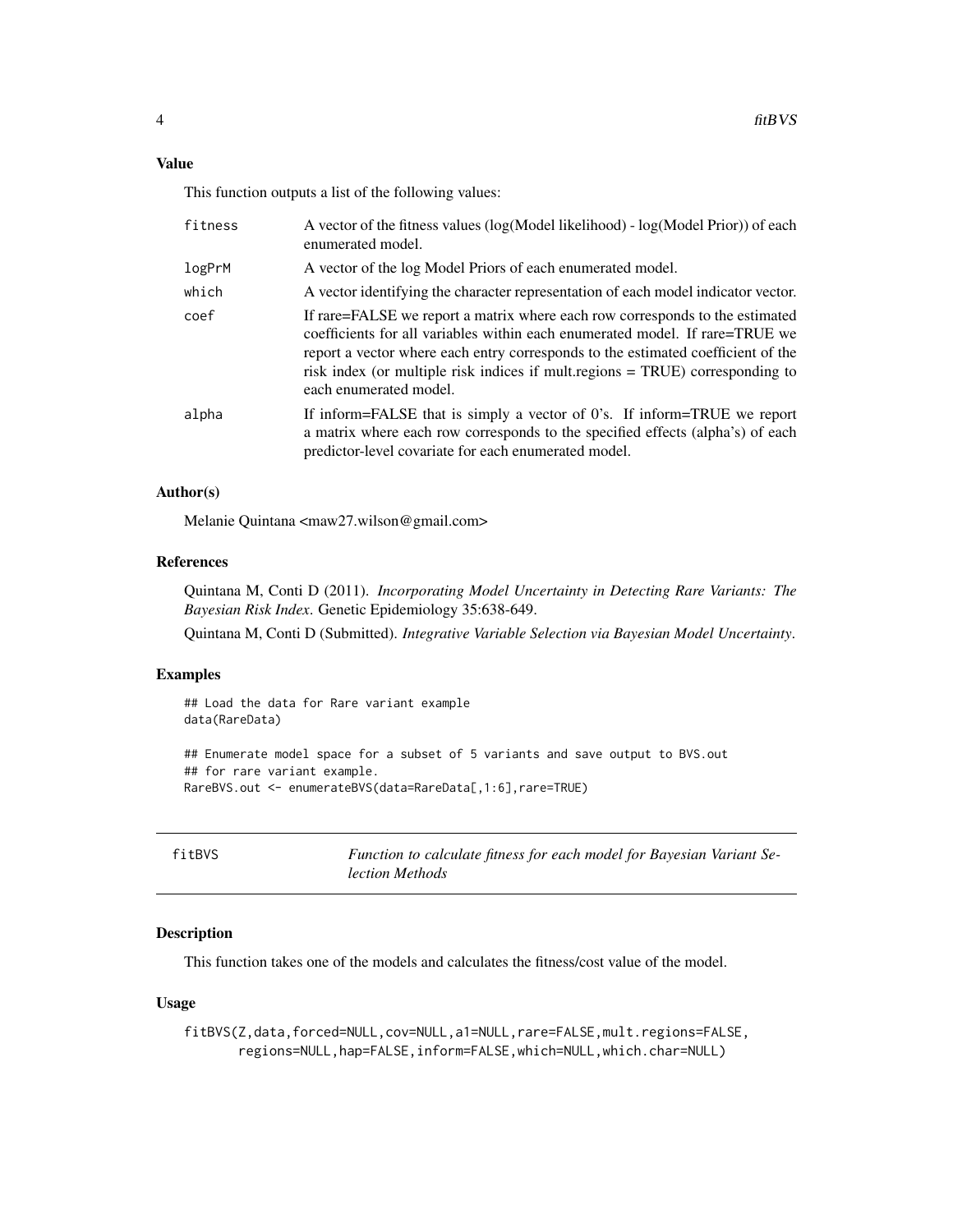#### Arguments

| Z            | a $p$ dimensional vector specifying a model of interest. In particular if the jth<br>value of the vector is $\theta$ the jth variant is not included in the model and if the jth<br>value of the vector is $I$ the jth variant is included in the model.                                                                                                                  |
|--------------|---------------------------------------------------------------------------------------------------------------------------------------------------------------------------------------------------------------------------------------------------------------------------------------------------------------------------------------------------------------------------|
| data         | a ( $n \times (p+1)$ ) dimensional data frame where the first column corresponds to<br>the response variable that is presented as a factor variable corresponding to an<br>individuals disease status $(01)$ , and the final $p$ columns are the SNPs of interest<br>each coded as a numeric variable that corresponds to the number of copies of<br>minor alleles (0112) |
| forced       | an optional $(n \times c)$ matrix of c confounding variables that one wishes to adjust<br>the analysis for and that will be forced into every model.                                                                                                                                                                                                                      |
| inform       | if inform=TRUE corresponds to the iBMU algorithm of Quintana and Conti<br>(Submitted) that incorporates user specified external predictor-level covariates<br>into the variant selection algorithm.                                                                                                                                                                       |
| COV          | an optional $(p \times q)$ dimensional matrix of q predictor-level covariates (need when<br>inform=TRUE) that the user wishes to incorporate into the estimation of the<br>marginal inclusion probabilities using the iBMU algorithm                                                                                                                                      |
| a1           | a $q$ dimensional vector of specified (or sampled) effects of each predictor-level<br>covariate to be used when inform=TRUE.                                                                                                                                                                                                                                              |
| rare         | if rare=TRUE corresponds to the Bayesian Risk index (BRI) algorithm of Quin-<br>tana and Conti (2011) that constructs a risk index based on the multiple rare<br>variants within each model. The marginal likelihood of each model is then cal-<br>culated based on the corresponding risk index.                                                                         |
| mult.regions | when rare=TRUE if mult.regions=TRUE then we include multiple region spe-<br>cific risk indices in each model. If mult.regions=FALSE a single risk index is<br>computed for all variants in the model.                                                                                                                                                                     |
| regions      | if mult.regions=TRUE regions is a $p$ dimensional character or factor vector iden-<br>tifying the user defined region of each variant.                                                                                                                                                                                                                                    |
| hap          | if hap=TRUE we estimate a set of haplotypes from the multiple variants within<br>each model and the marginal likelihood of each model is calculated based on the<br>set of estimated haplotypes.                                                                                                                                                                          |
| which        | optional current which matrix of sampled models from sampleBVS that is used<br>to see if a model has already been sampled so that that fitness does not have to<br>be recalculated.                                                                                                                                                                                       |
| which.char   | optional vector that identifies that current models that have been sampled from<br>sampleBVS that is also used to determine if a model has already been sampled.                                                                                                                                                                                                          |

#### Details

Uses the glm function to calculate the marginal likelihood and fitness function of the model of interest. If rare = TRUE the marginal likelihood is based on the risk index produced from the subset of variants within the model of interest and if hap = TRUE the marginal likelihood is based on the estimated haplotypes produced from the subset of variants within the model of interest.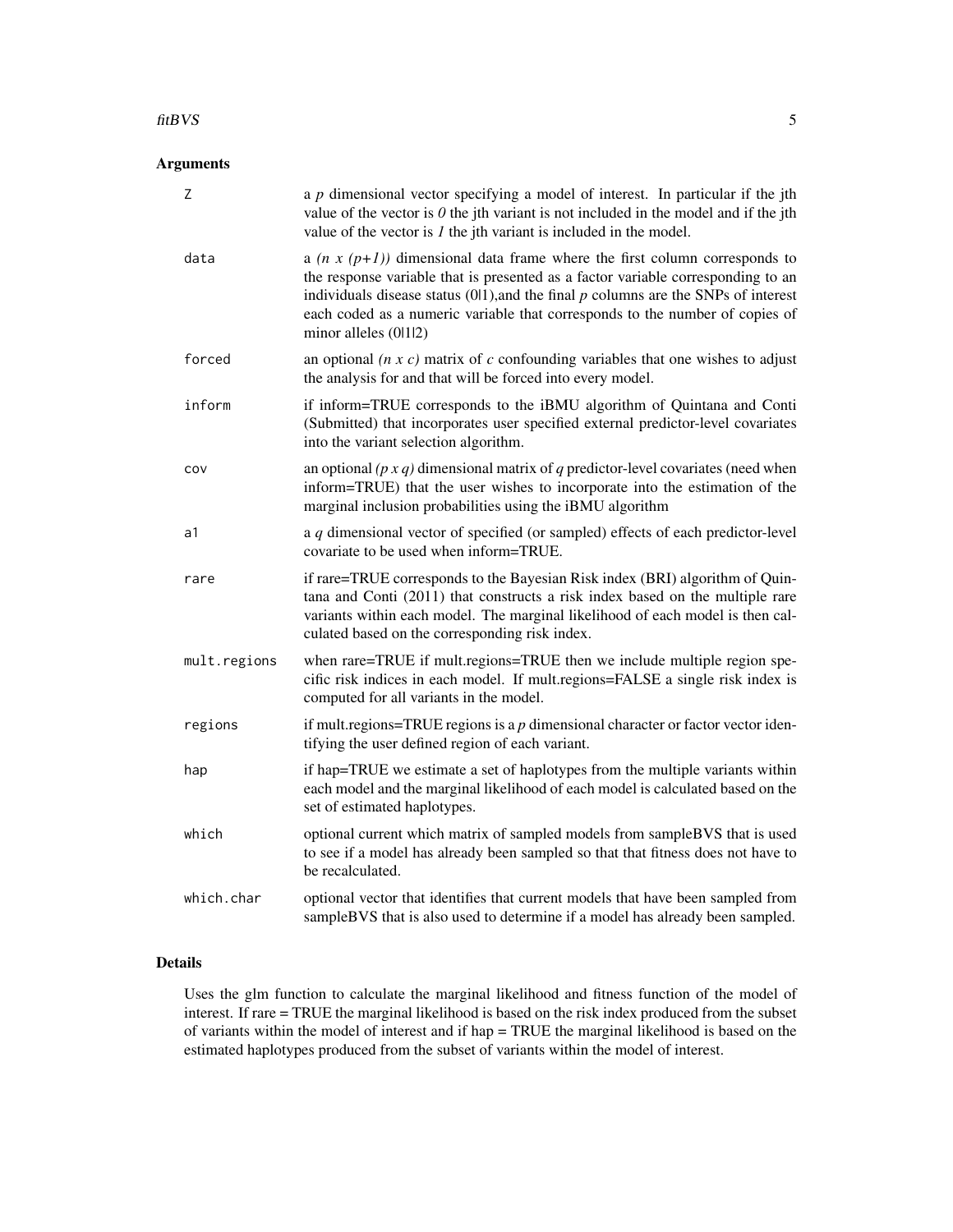<span id="page-5-0"></span>This function outputs a vector of the following values:

| coef    | If rare=FALSE we report a vector where each value corresponds to the estimated                                 |
|---------|----------------------------------------------------------------------------------------------------------------|
|         | coefficients for all variables within the model of interest. If rare=TRUE we                                   |
|         | report a value corresponding to the estimated coefficient of the risk index (or                                |
|         | risk indices if multi.regions=TRUE) corresponding to each model of interest.                                   |
| fitness | The value of the fitness function ( $log(Model$ likelihood) - $log(Model$ Prior)) of<br>the model of interest. |
| logPrM  | The value of the log prior on the model of interest.                                                           |

#### Author(s)

Melanie Quintana <maw27.wilson@gmail.com>

#### References

Quintana M, Conti D (2011). *Incorporating Model Uncertainty in Detecting Rare Variants: The Bayesian Risk Index*. Genetic Epidemiology 35:638-649.

Quintana M, Conti D (Submitted). *Integrative Variable Selection via Bayesian Model Uncertainty*.

#### Examples

```
## Load the data for Rare variant example
data(RareData)
p = dim(RareData)[2] -1
## Fit the Null model
fit.null = fitBVS(rep(0,p),data=RareData,rare=TRUE)
```

| hapBVS | Function to estimate and report a set of haplotypes given a subset of |
|--------|-----------------------------------------------------------------------|
|        | variants                                                              |

#### Description

This function takes a subset of variants and estimates a set of haplotypes. Only haplotypes with a frequency greater than min.Hap.freq are reported.

#### Usage

hapBVS(G,min.Hap.freq)

#### Arguments

| G            | an $(n \times g)$ matrix of a subset of g SNPs of interest that are each coded as a nu- |
|--------------|-----------------------------------------------------------------------------------------|
|              | meric variable that corresponds to the number of copies of minor alleles (0.112)        |
| min.Hap.freq | the minimum haplotype frequency of which an estimated haplotype is reported             |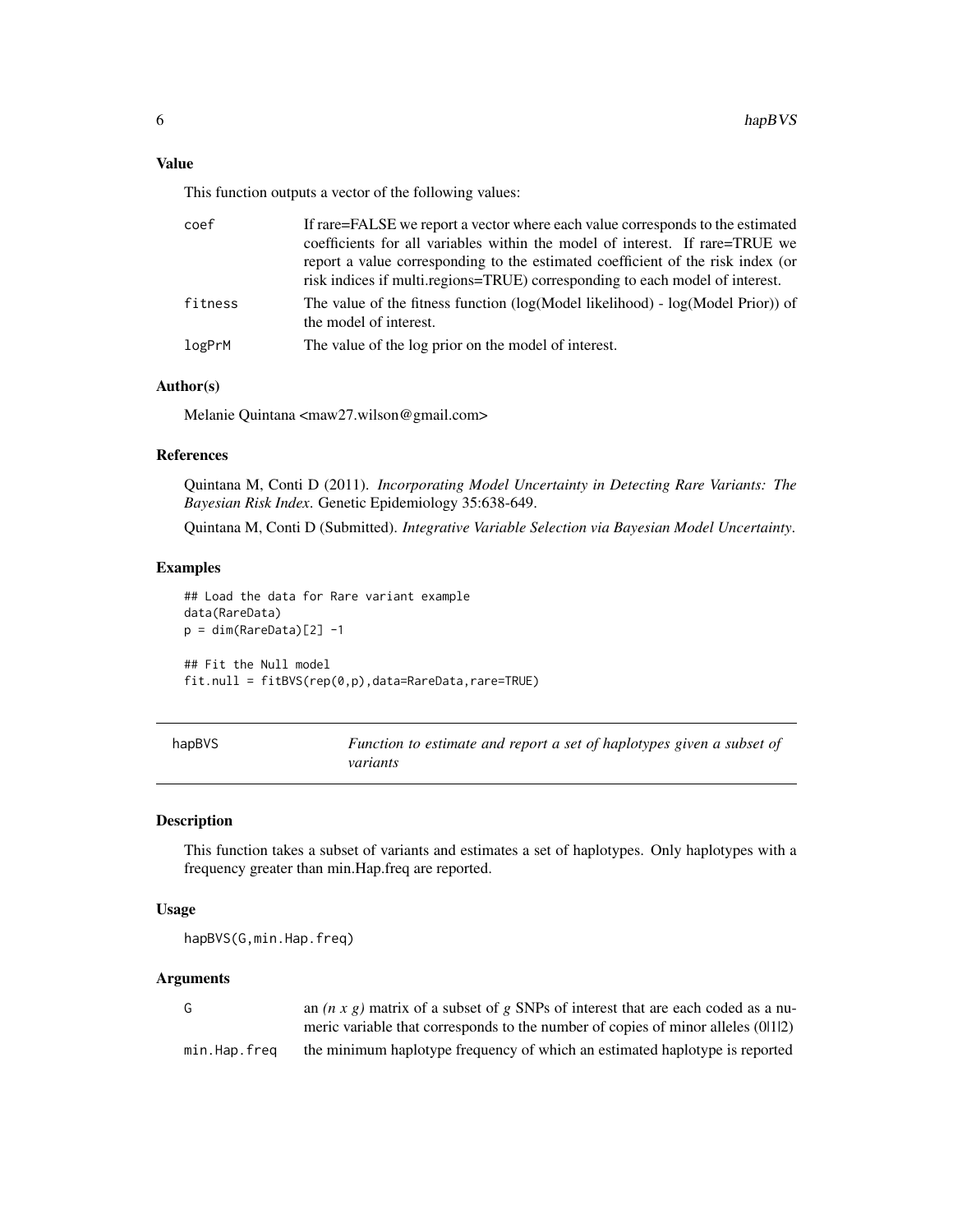#### <span id="page-6-0"></span>InformBVS.I.out 7

#### Value

This function outputs a matrix of estimated haplotypes.

#### Author(s)

Melanie Quintana <maw27.wilson@gmail.com>

| InformBVS.I.out | Example Output From 100K iterations of sampleBVS with Informative |
|-----------------|-------------------------------------------------------------------|
|                 | Data                                                              |

#### Description

Output from 100K iterations of [sampleBVS](#page-12-1) with the informative study-based data set [InformData](#page-7-1). This was ran with inform=TRUE and gene based predictor-level covariates so that the analysis follows iBMU framework described in Quintana and Conti (submitted) where we sample that the effects of the predictor-level covariates.

#### Usage

```
data(InformBVS.I.out)
```
#### References

Quintana M, Conti D (Submitted). *Integrative Variable Selection via Bayesian Model Uncertainty*.

InformBVS.NI.out *Example Output From 100K iterations of sampleBVS with Informative Data*

#### Description

Output from 100K iterations of [sampleBVS](#page-12-1) with the informative study-based data set [InformData](#page-7-1). This was ran with inform=FALSE so that the analysis corresponds to the basic Bayesian model uncertainty framework where we assume that the effects of the predictor-level covariates are 0 (alpha=0).

#### Usage

data(InformBVS.NI.out)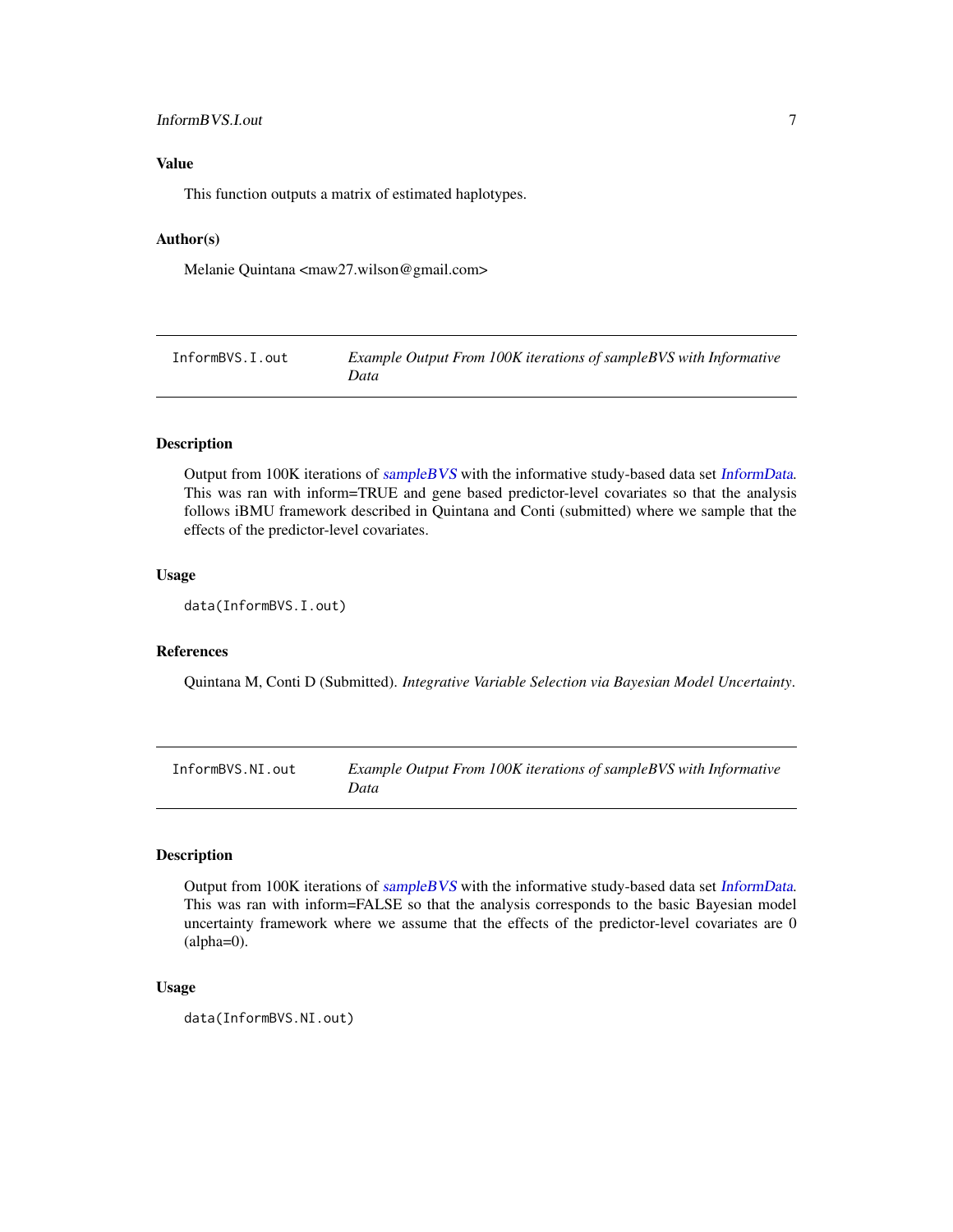<span id="page-7-1"></span><span id="page-7-0"></span>

PNAT study-based simulated data set of 122 variants as described in Quintana and Conti (submitted). The first column represents the disease status of the individual, the remaining columns the counts of minor alleles (0112) for each variant. The simulation was created by using the genotype data from a systems-based candidate gene study of smoking cessation as part of the Pharmacogenetics of Nicotine Addiction and Treatment Consortium. In particular, data set was formed from genotypes of 122 variants within 789 individuals. The 122 variants are from 7 unique gene regions and thus are comprised of a great deal of correlation between the markers within each gene. In this simulation we assumed that the predictor-level covariate corresponding to the gene *CHRNB2* was informative with regards to which variants are associated with smoking cessation.

#### Usage

data(InformData)

#### Value

A list of the following items:

| data  | A data set with 122 variants from 789 individuals.                                                                                                                                           |
|-------|----------------------------------------------------------------------------------------------------------------------------------------------------------------------------------------------|
| COV   | A set of dummy variables indicating the gene of each variant. This set of dummy<br>variables is used as the predictor-level covariates within an informative analysis<br>$(inform = TRUE)$ . |
| genes | A vector indicating the gene of each variant in the data set.                                                                                                                                |

#### References

Quintana M, Conti D (Submitted). *Integrative Variable Selection via Bayesian Model Uncertainty*.

| Informresults.I | Example Summary From 100K iterations of sample BVS with Informa- |
|-----------------|------------------------------------------------------------------|
|                 | tive Data                                                        |

#### Description

Summary from 100K iterations of [sampleBVS](#page-12-1) with the informative study-based data set [InformData](#page-7-1) using [summaryBVS](#page-14-1). This was ran with inform=TRUE and gene based predictor-level covariates so that the analysis follows iBMU framework described in Quintana and Conti (submitted) where we sample that the effects of the predictor-level covariates.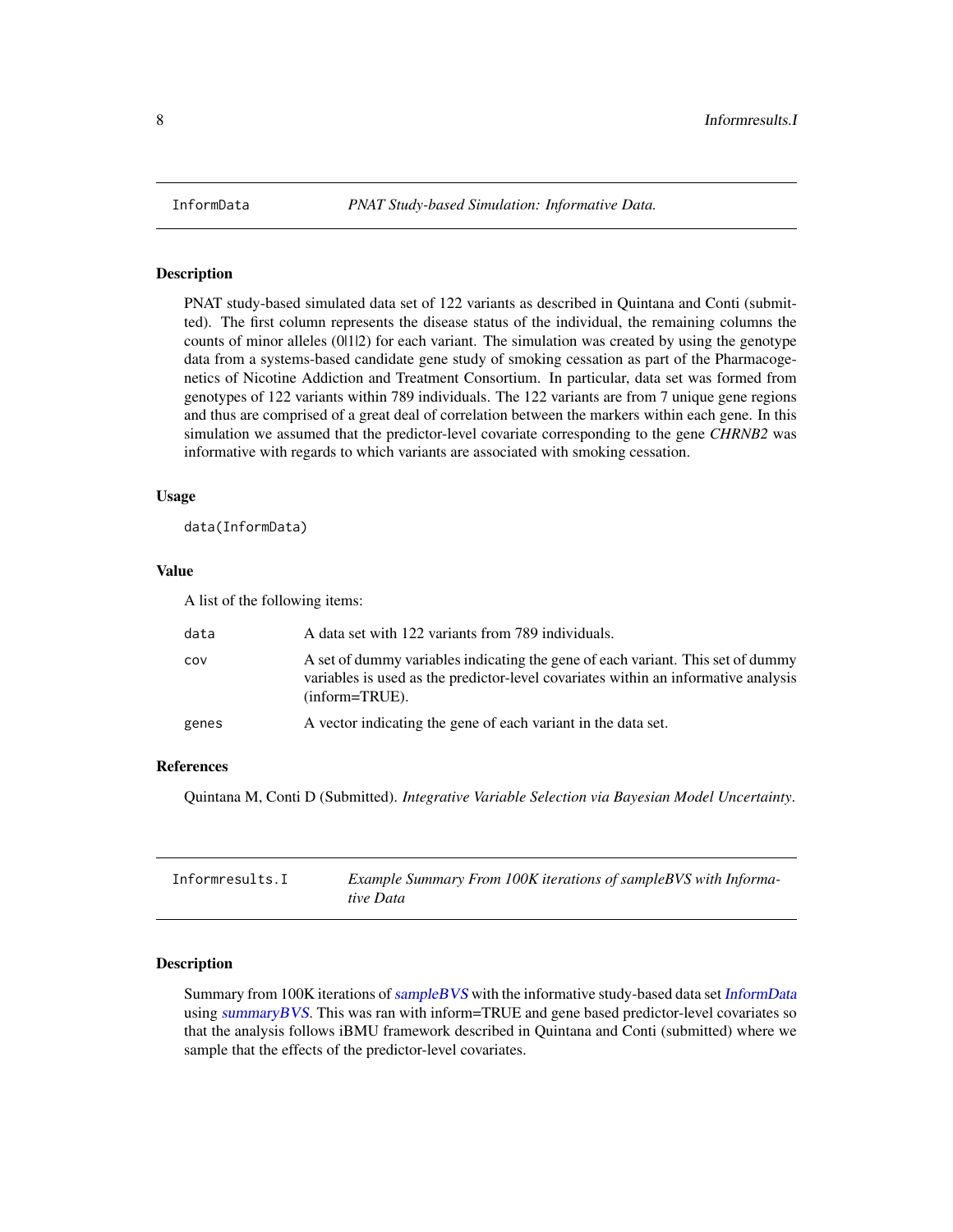#### <span id="page-8-0"></span>Informresults.NI 9

#### Usage

data(Informresults.I)

#### References

Quintana M, Conti D (Submitted). *Integrative Variable Selection via Bayesian Model Uncertainty*.

Informresults.NI *Example Summary From 100K iterations of sampleBVS with Informative Data*

#### **Description**

Summary from 100K iterations of [sampleBVS](#page-12-1) with the informative study-based data set [InformData](#page-7-1) using [summaryBVS](#page-14-1). This was ran with inform=FALSE so that the analysis corresponds to the basic Bayesian model uncertainty framework where we assume that the effects of the predictor-level covariates are 0 (alpha=0).

#### Usage

data(Informresults.NI)

plotBVS *Image Plots for top Variant and Region Inclusions*

#### Description

This function allows the user to create image plots of the top variants and top Regions (any user specified set of variants such as pathways or genes) included in the top models. Variants and Regions are ordered based on marginal BF and regional BF which are plotted on the right axis. The width of the inclusion blocks are proportional to the posterior model probability that the variant or region is included in.

#### Usage

```
plotBVS(results, num.models=100, num.snps=20, num.regions=20, plot.coef=FALSE,
        true.coef=NULL,main=NULL, regions=NULL, type="s",prop.cases=NULL,...)
```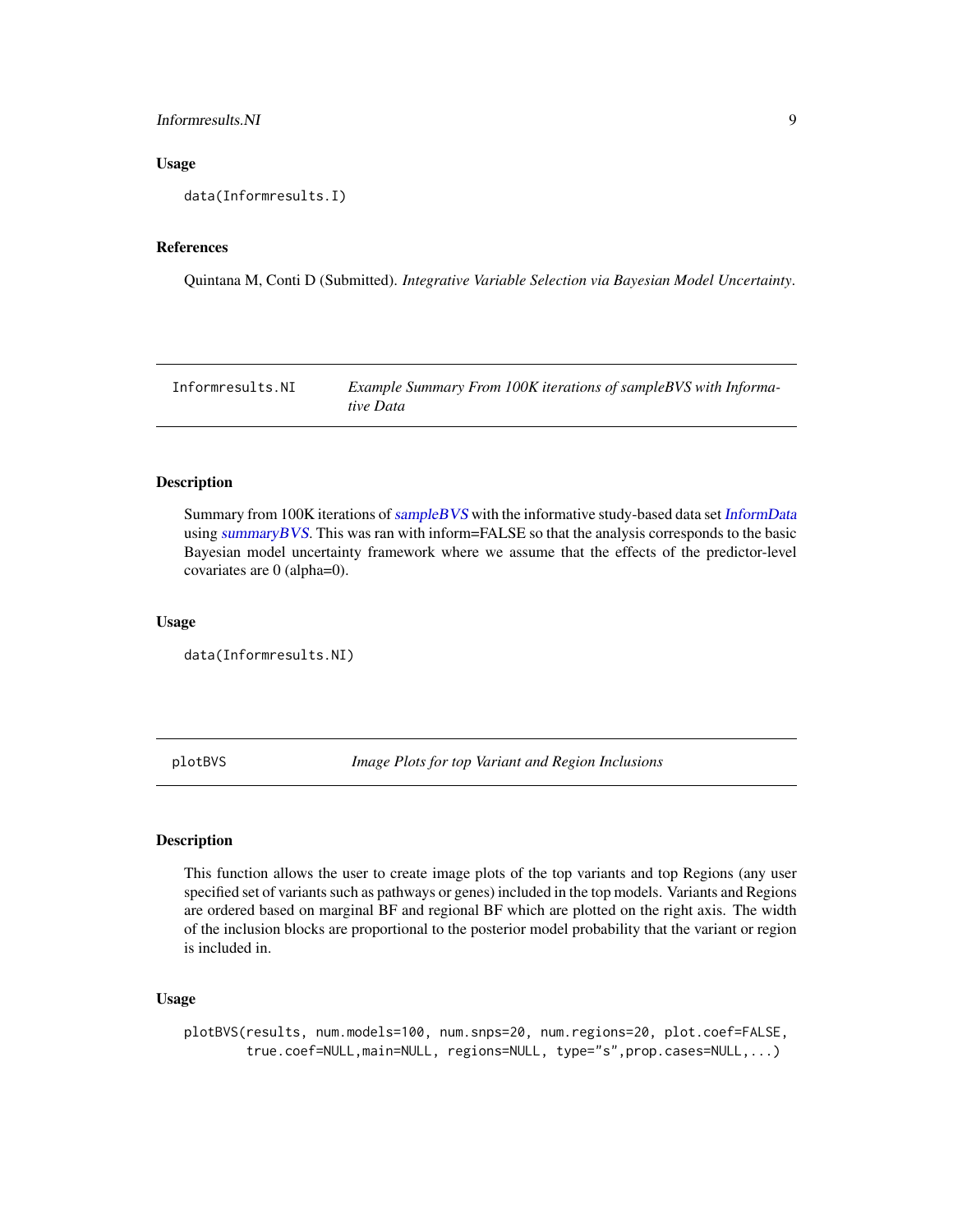#### Arguments

| results     | output list from summaryBVS.                                                                                                                                                                                                                                               |
|-------------|----------------------------------------------------------------------------------------------------------------------------------------------------------------------------------------------------------------------------------------------------------------------------|
| num.models  | the number of the top models to place on the x-axis.                                                                                                                                                                                                                       |
| num.snps    | If type="s", the number of the top variants to place on the y-axis.                                                                                                                                                                                                        |
| num.regions | If type="r", the number of the top regions to place on the y-axis.                                                                                                                                                                                                         |
| plot.coef   | Only to be used for rare variant analysis when rare=TRUE and mult.regions =<br>FALSE. When plot.coef=TRUE, the $log(OR)$ of the risk indices specified by<br>each of the top models are plotted on the x axis                                                              |
| type        | specifies if we want to plot the variant inclusion $("s")$ or region inclusion $("r")$                                                                                                                                                                                     |
| true.coef   | optional vector giving the true odds ratios of each of the variants (if results are<br>from a simulation)                                                                                                                                                                  |
| main        | optional vector giving the title of the plot                                                                                                                                                                                                                               |
| regions     | an optional vector of character strings giving the names of the regions for each<br>of the variants in data set needed when plotting type is "r" or can be added to<br>include the region names of each variant on the y axis when plotting type is "s".                   |
| prop.cases  | an optional $(p \times 2)$ dimensional matrix giving the number of cases that have the<br>variant in column 1 and the number of controls with the variant in column 2.<br>If specified, these counts will be reported on the right axis under each variants<br>marginal BF |
|             | General parameters for plotting functions                                                                                                                                                                                                                                  |
|             |                                                                                                                                                                                                                                                                            |

#### Author(s)

Melanie Quintana <maw27.wilson@gmail.com>

#### Examples

```
## RARE VARIANT BRI EXAMPLE
 ## Load the data for Rare variant example
 data(RareData)
```
## Load the results from running sampleBVS on rare variant data for 100K iterations data(RareBVS.out)

## Load summary results data(RareResults)

## Plot the variant inclusions in the top 100 models for the top 10 variants plotBVS(RareResults,num.models=100,num.snps=10)

```
##Include the estimated log(OR) of the risk indices for the top models
plotBVS(RareResults,num.models=100,num.snps=10,plot.coef=TRUE)
```

```
## INFORMATIVE iBMU EXAMPLE
 ##Load the data for the informative example
 data(InformData)
```
<span id="page-9-0"></span>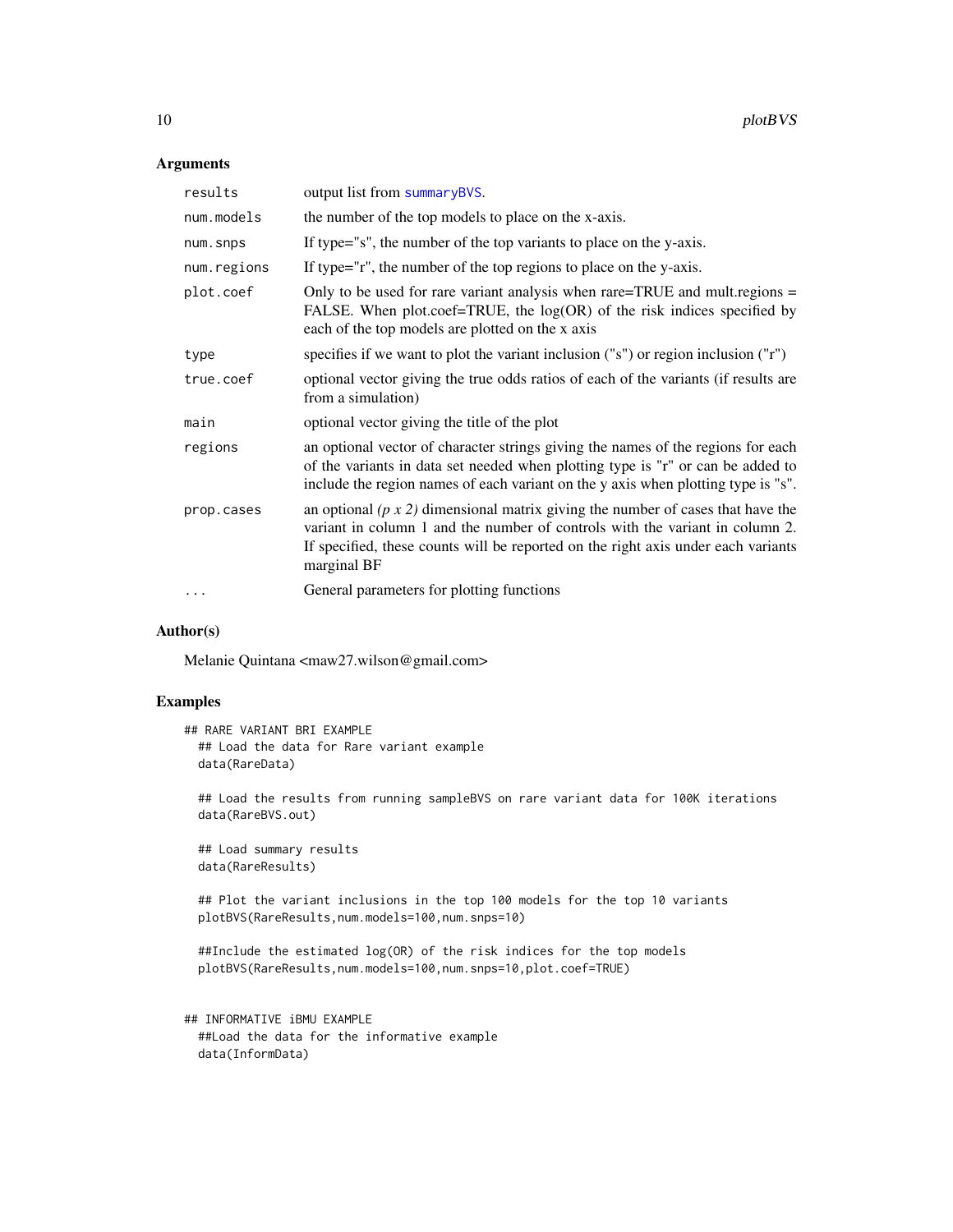```
## Load the results from running sampleBVS with inform=FALSE for 100K iteration
data(InformBVS.NI.out)
## Load summary results
data(Informresults.NI)
## Make SNP and Gene inclusion plots
plotBVS(Informresults.NI,num.models=50,num.snps=10,regions=InformData$genes)
plotBVS(Informresults.NI,num.models=50,num.regions=10,regions=InformData$genes,type="r")
## Load the results from running sampleBVS with inform=TRUE for 100K iterations
data(InformBVS.I.out)
## load summary results
data(Informresults.I)
## Make SNP and Gene inclusion plots
plotBVS(Informresults.I,num.models=50,num.snps=10,regions=InformData$genes)
plotBVS(Informresults.I,num.models=50,num.regions=10,regions=InformData$genes,type="r")
```

| RareBVS.out | Example Output From 100K iterations of sampleBVS with Rare Data |  |  |  |
|-------------|-----------------------------------------------------------------|--|--|--|
|-------------|-----------------------------------------------------------------|--|--|--|

Output from 100K iterations of [sampleBVS](#page-12-1) with the Rare variant data set [RareData](#page-11-1). This was ran with rare=TRUE to correspond to the BRI analysis of Quintana and Conti (2011).

#### Usage

```
data(RareBVS.out)
```
#### References

Quintana M, Conti D (2011). *Incorporating Model Uncertainty in Detecting Rare Variants: The Bayesian Risk Index*. Genetic Epidemiology 35:638-649.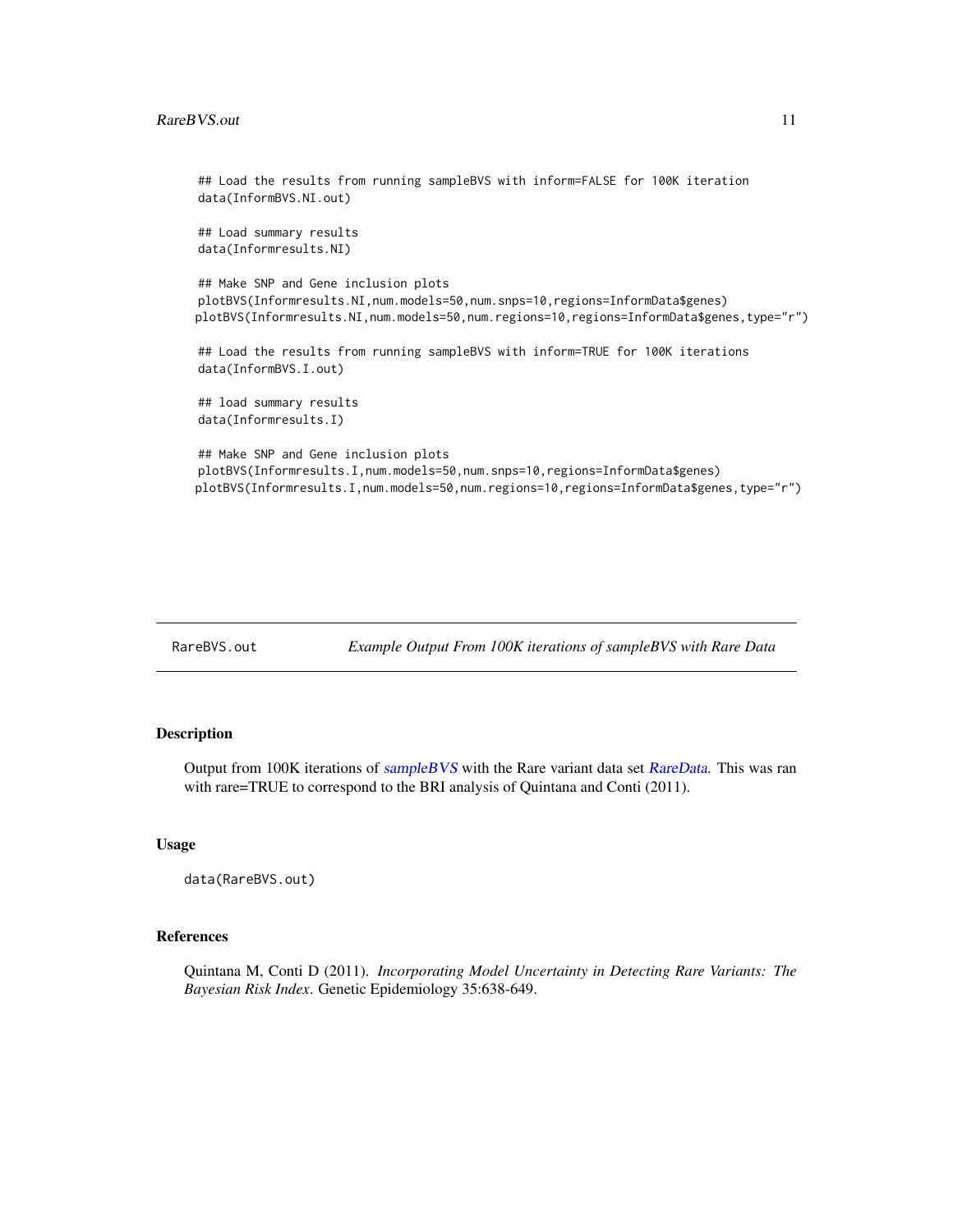<span id="page-11-1"></span><span id="page-11-0"></span>

Simulated data set of 134 rare variants. The first column represents the disease status of the individual, the remaining columns the counts of minor alleles (0|1|2) for each variant.

#### Usage

data(RareData)

#### Format

A data frame with 1912 observations on the following 135 variables (case, rare variants 1:134).

| RareResults | Example Summary From 100K iterations of sampleBVS with Rare |  |  |  |  |
|-------------|-------------------------------------------------------------|--|--|--|--|
|             | Data                                                        |  |  |  |  |

#### Description

Summary from 100K iterations of [sampleBVS](#page-12-1) with the Rare variant data set [RareData](#page-11-1) using [sum](#page-14-1)[maryBVS](#page-14-1). This was ran with rare=TRUE to correspond to the BRI analysis of Quintana and Conti (2011) and with a burnin of 1000 iterations.

#### Usage

```
data(RareResults)
```
#### References

Quintana M, Conti D (2011). *Incorporating Model Uncertainty in Detecting Rare Variants: The Bayesian Risk Index*. Genetic Epidemiology 35:638-649.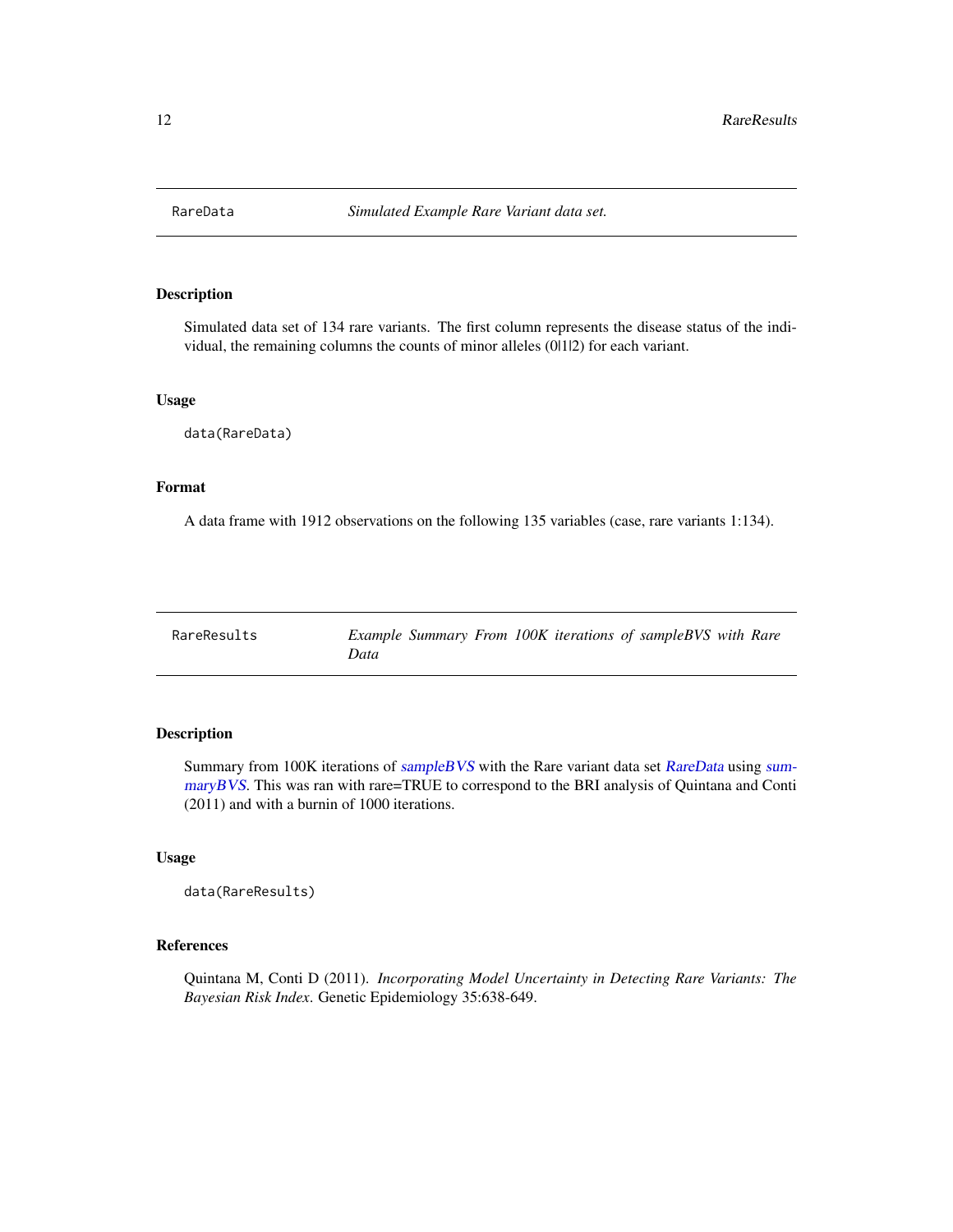<span id="page-12-1"></span><span id="page-12-0"></span>

This function performs a basic MH Sampling algorithm to sample models from the model space when enumeration is not possible. For informative marginal inclusion probabilities the algorithm also performs a basic MCMC algorithm to sample the effects of the predictor-level covariates (alpha).

#### Usage

```
sampleBVS(data,forced=NULL,inform=FALSE,cov=NULL,rare=FALSE,mult.regions=FALSE,
         regions=NULL,hap=FALSE,iter=10000,save.iter=0,outfile=NULL,
         status.file=NULL,old.results=NULL)
```
#### Arguments

| data         | an $(n x (p+1))$ dimensional data frame where the first column corresponds to<br>the response variable that is presented as a factor variable corresponding to an<br>individuals disease status $(0 1)$ , and the final $p$ columns are the SNPs of interest<br>each coded as a numeric variable that corresponds to the number of copies of<br>minor alleles $(0 1 2)$ |
|--------------|-------------------------------------------------------------------------------------------------------------------------------------------------------------------------------------------------------------------------------------------------------------------------------------------------------------------------------------------------------------------------|
| forced       | an optional $(n \times c)$ dimensional matrix of c confounding variables that one<br>wishes to adjust the analysis for and that will be forced into every model.                                                                                                                                                                                                        |
| inform       | if inform=TRUE corresponds to the iBMU algorithm of Quintana and Conti<br>(Submitted) that incorporates user specified external predictor-level covariates<br>into the variant selection algorithm.                                                                                                                                                                     |
| cov          | an optional ( $p \times q$ ) dimensional matrix of q predictor-level covariates (needed<br>when inform=TRUE) that the user wishes to incorporate into the estimation of<br>the marginal inclusion probabilities using the iBMU algorithm                                                                                                                                |
| rare         | if rare=TRUE corresponds to the Bayesian Risk index (BRI) algorithm of Quin-<br>tana and Conti (2011) that constructs a risk index based on the multiple rare<br>variants within each model. The marginal likelihood of each model is then cal-<br>culated based on the corresponding risk index.                                                                       |
| mult.regions | when rare=TRUE if mult.regions=TRUE then we include multiple region spe-<br>cific risk indices in each model. If mult.regions=FALSE a single risk index is<br>computed for all variants in the model.                                                                                                                                                                   |
| regions      | if mult.regions=TRUE regions is a $p$ dimensional character or factor vector iden-<br>tifying the user defined region of each variant.                                                                                                                                                                                                                                  |
| hap          | if hap=TRUE we estimate a set of haplotypes from the multiple variants within<br>each model and the marginal likelihood of each model is calculated based on the<br>set of estimated haplotypes.                                                                                                                                                                        |
| iter         | the number of iterations to run the algorithm.                                                                                                                                                                                                                                                                                                                          |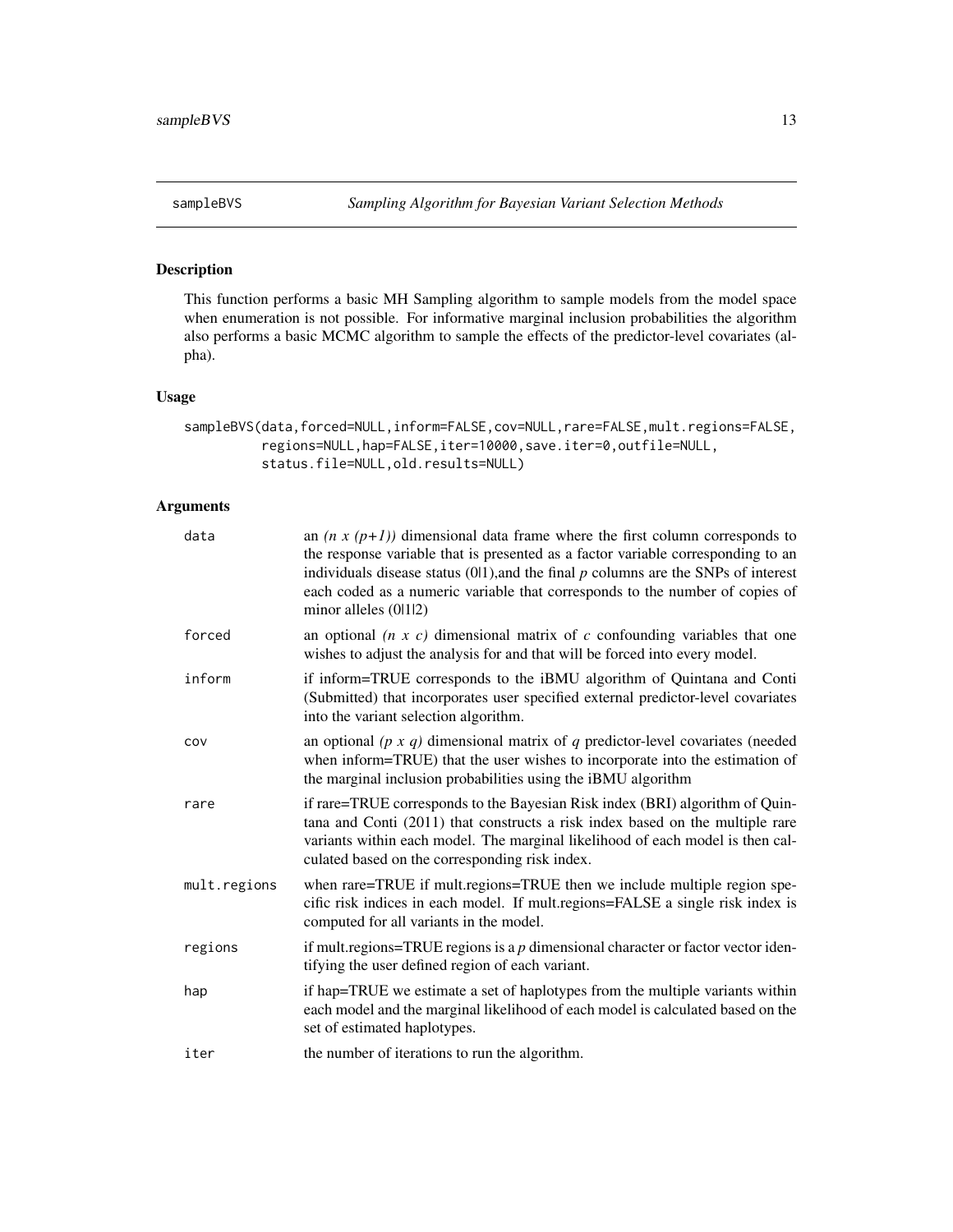| save.iter   | the number of iterations between each checkpoint. A checkpoint file is written<br>every save <i>iter</i> iterations.                                                                                                                                                                        |
|-------------|---------------------------------------------------------------------------------------------------------------------------------------------------------------------------------------------------------------------------------------------------------------------------------------------|
| outfile     | character string giving the pathname of the checkpoint file to save the output of<br>the algorithm to.                                                                                                                                                                                      |
| status.file | character string giving the pathname of the file to write the status of the algo-<br>rithm.                                                                                                                                                                                                 |
| old.results | old output from sample BVS that has been run for a subset of the total number<br>of iterations that the user wanted to run. if specified the sampling algorithm will<br>start from the last sampled model in old.results. To be used if sample BVS has<br>been interrupted for some reason. |

#### Details

The algorithm is run for a chosen number of iterations where we randomly add and remove variants from the current model based on a basic MH algorithm. If inform = TRUE we also incorporate a set of predictor-level covariates that are provided by the user and use a MCMC algorithm to sample the effects of the covariates on the marginal inclusion probabilities. Convergence of the algorithm can be determined by running two independent runs of the algorithm with different starting values and examining the marginal Bayes factors for each variant under each independent run.

#### Value

This function outputs a list of the following values to the file write.out if this file is specified for every save.iter number of iterations:

| fitness | A vector of the fitness values (log(Model likelihood) - log(Model Prior)) of each<br>model sampled at each iteration of the algorithm.                                                                                                                                                                                                                                                        |
|---------|-----------------------------------------------------------------------------------------------------------------------------------------------------------------------------------------------------------------------------------------------------------------------------------------------------------------------------------------------------------------------------------------------|
| logPrM  | A vector of the Model Priors of each model sampled at each iteration of the<br>algorithm.                                                                                                                                                                                                                                                                                                     |
| which   | A vector identifying the character representation of each model sampled.                                                                                                                                                                                                                                                                                                                      |
| coef    | If rare=FALSE we report a matrix where each row corresponds to the esti-<br>mated coefficients for all variables within each model sampled at each iteration<br>of the algorithm. If rare=TRUE we report a vector where each entry corre-<br>sponds to the estimated coefficient of the risk index (or multiple risk indices if<br>mult.regions=TRUE) corresponding to each enumerated model. |
| alpha   | If inform=FALSE that is simply a vector of 0's. If inform=TRUE we report a<br>matrix where each row corresponds to the estimated effects (alpha's) of each<br>predictor-level covariate for each model sampled at each iteration of the algo-<br>rithm.                                                                                                                                       |

#### Author(s)

Melanie Quintana <maw27.wilson@gmail.com>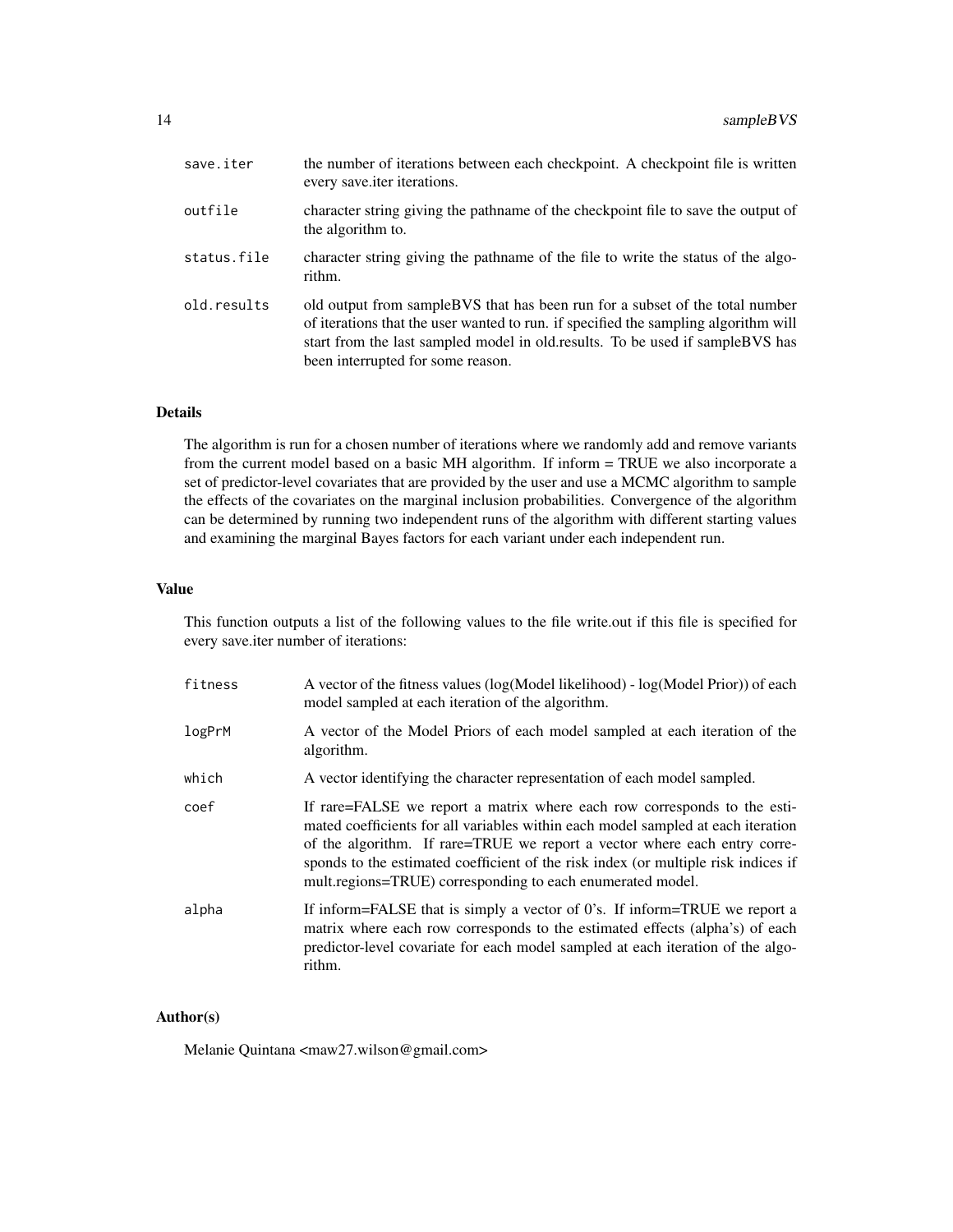#### <span id="page-14-0"></span>summaryBVS 15

#### References

Quintana M, Conti D (2011). *Incorporating Model Uncertainty in Detecting Rare Variants: The Bayesian Risk Index*. Genetic Epidemiology 35:638-649.

Quintana M, Conti D (Submitted). *Informing Variable Selection via Bayesian Model Uncertainty*.

#### Examples

```
## Rare Variant BRI example
 ## Load the data for Rare variant example
 data(RareData)
 ## Run algorithm for 100 iterations for rare variant example.
 ## NOTE: Results from a more realistic run with 100K
 ## iterations can be found in data(RareBVS.out).
 RareBVS.out <- sampleBVS(data=RareData,iter=100,rare=TRUE)
 ## Run algorithm for 100 iterations for multiple region rare
 ## variant example.
 p = dim(RareData)[2]-1regions = c(rep("Region1",(p/2)),rep("Region2",(p/2)))
 RareBVS.out <- sampleBVS(data=RareData,iter=100,rare=TRUE,mult.regions=TRUE,regions=regions)
## Informative iBMU Example
 ##Load the data for the informative example
 data(InformData)
 ## Run algorithm for 100 iterations for informative data example.
 ## This run is the basic Bayes model uncertainty algorithm with inform=FALSE
 ## NOTE: Results from a more realistic run with 100K
 ## iterations can be found in data(InformBVS.NI.out).
 InformBVS.NI.out = sampleBVS(InformData$data,inform=FALSE,iter=100)
 ## Run algorithm for 100 iterations for informative data example.
 ## This run corresponds to the iBMU algorithm with inform=TRUE
 ## and dichotomous predictor-level covariates indicating the gene of each variant.
 ## NOTE: Results from a more realistic run with 100K
 ## iterations can be found in data(InformBVS.I.out).
 InformBVS.I.out = sampleBVS(InformData$data,inform=TRUE,
                              cov=as.matrix(InformData$cov),iter=100)
```
<span id="page-14-1"></span>summaryBVS *Calculates Posterior Summaries for BVS Methods*

#### **Description**

This function calculates the global and marginal Bayes Factors that give the strength of evidence of there being an association in the overall set of variants of interest, the individual genes of interest (if specified) and the individual variants of interest.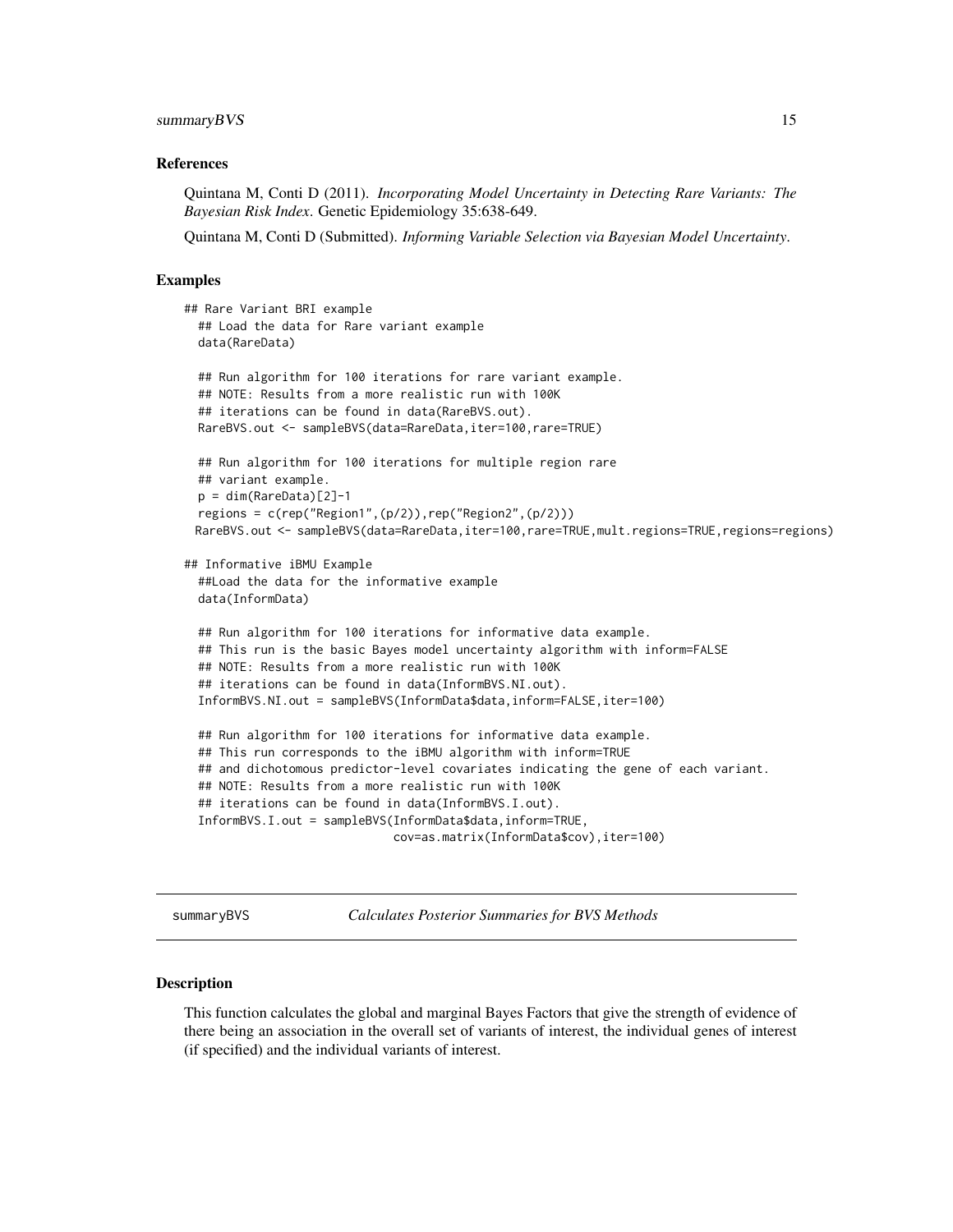#### <span id="page-15-0"></span>Usage

```
summaryBVS(BVS.out,data=data,forced=NULL,cov=NULL,burnin=1000,regions=NULL,
           rare=FALSE,mult.regions=FALSE,inform=FALSE)
```
#### **Arguments**

| BVS.out      | Output from sampleBVS or enumerateBVS                                                                                                                                                                                                                                                                                                                                |
|--------------|----------------------------------------------------------------------------------------------------------------------------------------------------------------------------------------------------------------------------------------------------------------------------------------------------------------------------------------------------------------------|
| data         | an $(n x (p+1))$ dimensional data frame where the first column corresponds to<br>the response variable that is presented as a factor variable corresponding to an<br>individuals disease status $(0 1)$ , and the final $p$ columns are the SNPs of interest<br>each coded as a numeric variable that corresponds to the number of copies of<br>minor alleles (0112) |
| forced       | an optional $(n \times c)$ matrix of c confounding variables that one wishes to adjust<br>the analysis for and that will be forced into every model.                                                                                                                                                                                                                 |
| burnin       | an integer indicating the length of the burnin.                                                                                                                                                                                                                                                                                                                      |
| regions      | an optional $p$ dimensional vector of character strings giving the names of the<br>regions (example can be gene names or pathway names) for each of the variants<br>in data set. If a region vector is given, the function will report regional BF.                                                                                                                  |
| inform       | if inform=TRUE corresponds to iBMU algorithm of Quintana and Conti (Sub-<br>mitted) that incorporates user specified external predictor-level covariates into<br>the variant selection algorithm.                                                                                                                                                                    |
| COV          | an optional ( $p \times q$ ) dimensional matrix of $q$ predictor-level covariates (needed<br>when inform=TRUE) that the user wishes to incorporate into the estimation of<br>the marginal inclusion probabilities using the iBMU algorithm                                                                                                                           |
| rare         | if rare=TRUE corresponds to the Bayesian Risk index (BRI) algorithm of Quin-<br>tana and Conti (2011) that constructs a risk index based on the multiple rare<br>variants within each model. The marginal likelihood of each model is then cal-<br>culated based on the corresponding risk index.                                                                    |
| mult.regions | when rare=TRUE if mult.regions=TRUE then we include multiple region spe-<br>cific risk indices in each model. If mult.regions=FALSE a single risk index is<br>computed for all variants in the model.                                                                                                                                                                |

#### Details

Global and marginal Bayes factors (BF) are computed based on calculating the posterior probabilities of each of the unique models that were visited in [sampleBVS](#page-12-1) or all models that were enumerated in [enumerateBVS](#page-2-1). The global BF tests the hypothesis that there is an association in the overall set of variants. BF's are also calculated at the regional (if regions are specified) and the variant level. At the regional level, BF are computed for the overall evidence of at least one of the variants within the region of interest being associated. Posterior estimates for the coefficients are also reported. Finally, if inform=TRUE posterior estimates of the effects of the posterior-level covariates on the marginal inclusion probabilities are reported.

#### Value

This function outputs a list of the following values: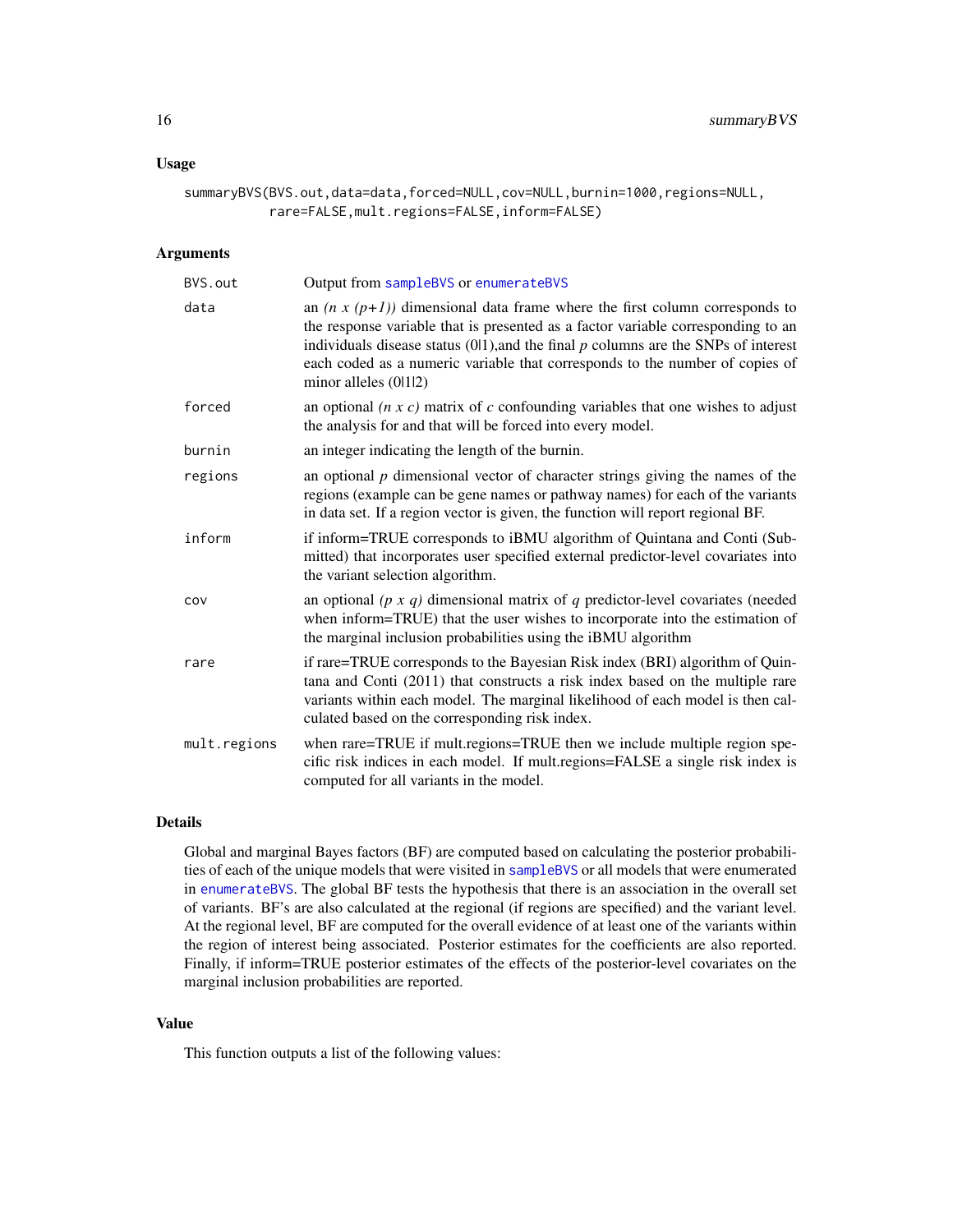| Global    | Global Bayes Factor giving the strength of evidence that at least one variant<br>within the analysis is associated with the outcome of interest        |
|-----------|--------------------------------------------------------------------------------------------------------------------------------------------------------|
| MargBF    | Marginal variant specific Bayes Factors giving the strength of evidence that each<br>one of the variants are associated with the outcome of interest   |
| Marg.RBF  | Regional level Bayes Factors giving the strength of evidence that at least one<br>variant within the region is associated with the outcome of interest |
| PostAlpha | If inform=TRUE gives that posterior estimates of the effects of the posterior-<br>level covariates on the marginal inclusion probabilities.            |
| PostCoef  | Posterior estimates for the coefficients of each variant if rare=FALSE and of the<br>risk index if rare=TRUE                                           |
| Which     | Matrix of the unique models as well as their prior probability and posterior prob-<br>ability                                                          |
| Which.r   | Matrix indicating which regions are included in each of the unique models given<br>in Which                                                            |
| Coef      | Matrix indicating the coefficients of the variants (or risk index) included in each<br>unique model                                                    |

#### Author(s)

Melanie Quintana <maw27.wilson@gmail.com>

#### References

Quintana M, Conti D (2011). *Incorporating Model Uncertainty in Detecting Rare Variants: The Bayesian Risk Index*. Genetic Epidemiology 35:638-649.

Quintana M, Conti D (Submitted). *Integrative Variable Selection via Bayesian Model Uncertainty*.

#### Examples

```
## RARE VARIANT BRI EXAMPLE
 ## Load the data for Rare variant example
 data(RareData)
 ## Load the results from running sampleBVS on rare variant data for 100K iterations
 data(RareBVS.out)
 ## Summarize output with a burn in of 1000 iterations
 ## Results from summary found in data(RareResults)
 RareResults = summaryBVS(RareBVS.out,data=RareData,burnin=1000,rare=TRUE)
## INFORMATIVE iBMU EXAMPLE
 ##Load the data for the informative example
 data(InformData)
 ## Load the results from running sampleBVS with inform=FALSE for 100K iterations
 data(InformBVS.NI.out)
```
## Summarize output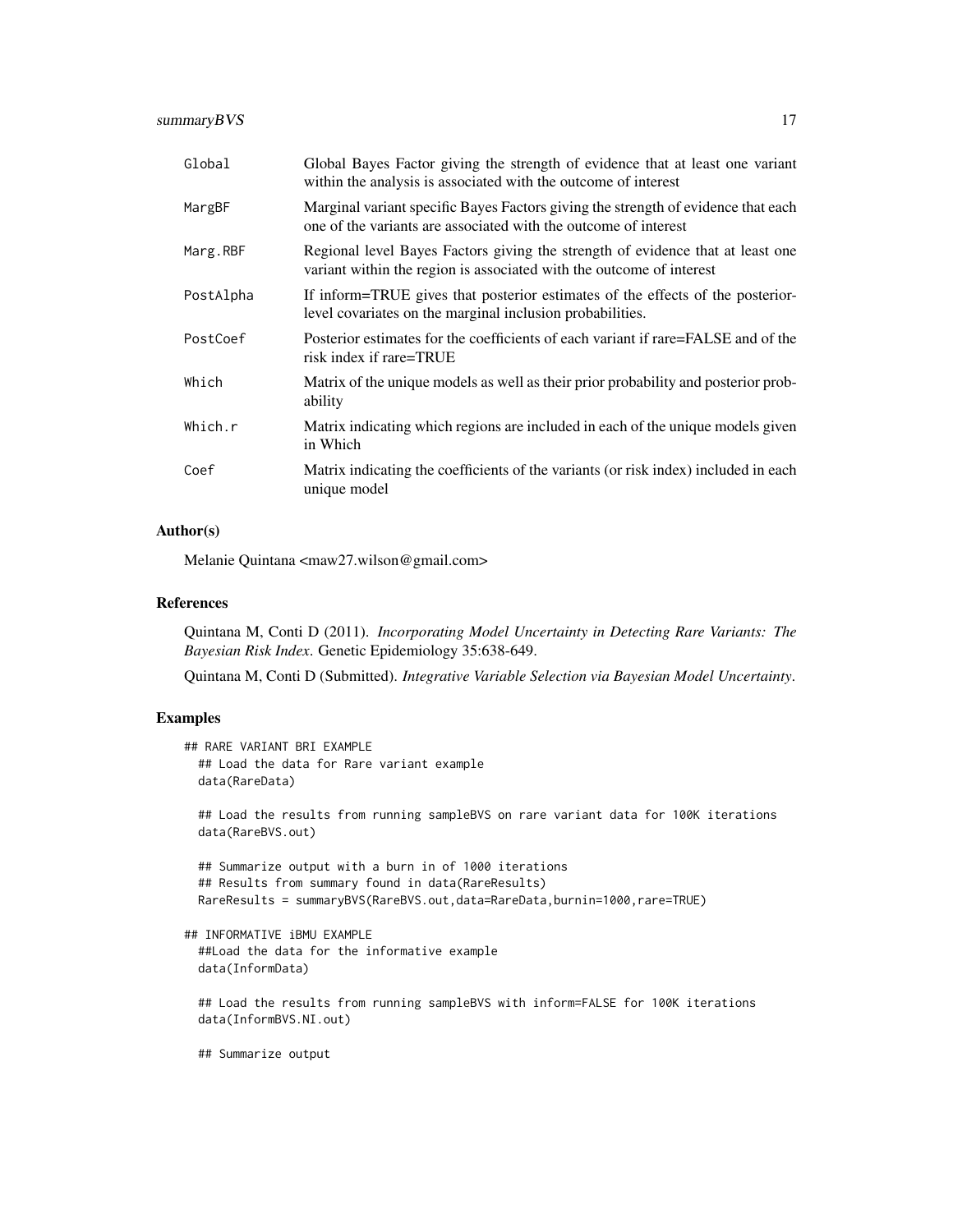## Results from summary found in data(Informresults.NI)

Informresults.NI = summaryBVS(InformBVS.NI.out,data=InformData\$data,burnin=1000, regions=InformData\$genes,inform=FALSE)

## Load the results from running sampleBVS with inform=TRUE for 100K iterations data(InformBVS.I.out)

## Summarize output ## Results from summary found in data(Informresults.I)

Informresults.I = summaryBVS(InformBVS.I.out,data=InformData\$data, cov=as.matrix(InformData\$cov),burnin=1000, regions=InformData\$genes,inform=TRUE)